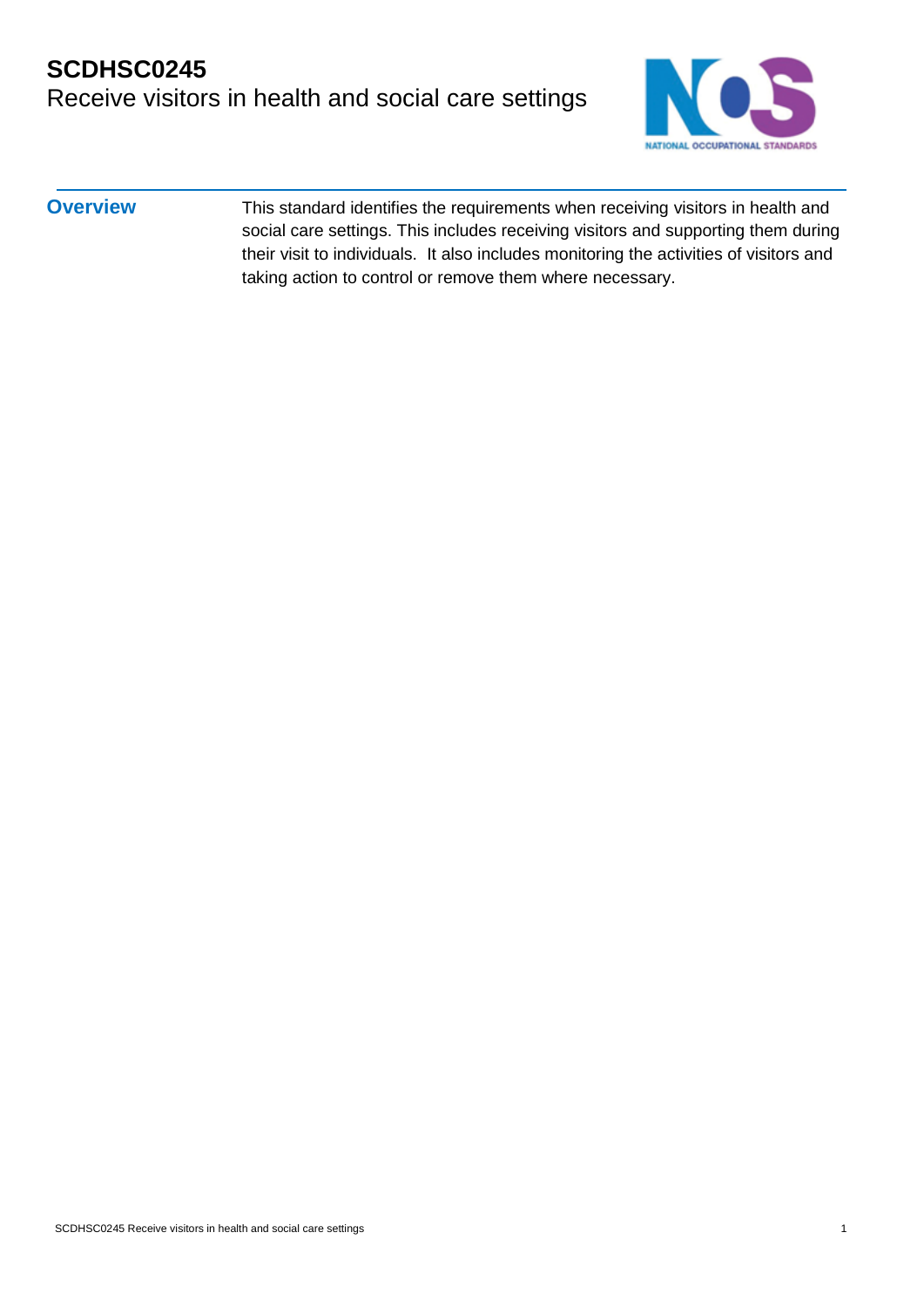| <b>Performance</b><br>criteria |                 | Receive visitors according to work setting requirements and procedures                                                                    |
|--------------------------------|-----------------|-------------------------------------------------------------------------------------------------------------------------------------------|
| You must be able to:           | P <sub>1</sub>  | make any <b>preparations</b> required to ensure the area is safe and<br>ready to receive visitors                                         |
|                                | P <sub>2</sub>  | greet visitors courteously                                                                                                                |
|                                | P <sub>3</sub>  | communicate with the visitors appropriately to ascertain the<br>purpose of their visit                                                    |
|                                | P <sub>4</sub>  | make any necessary security checks to ensure that each visitor has<br>a right to enter                                                    |
|                                | P <sub>5</sub>  | where a visitor does not have the right to enter, explain why,<br>referring them to others when appropriate                               |
|                                | P <sub>6</sub>  | identify any help that the visitors may need to enable them to visit<br>the individual                                                    |
|                                | P7              | identify any help the visitors may need to communicate with the<br>individual                                                             |
|                                | P <sub>8</sub>  | encourage visitors who are in the wrong place to leave                                                                                    |
|                                | P <sub>9</sub>  | where necessary summon others to help you ensure that visitors<br>who are in the wrong place do leave                                     |
|                                |                 | Support individuals and their visitors during a visit                                                                                     |
| You must be able to:           | P <sub>10</sub> | support the individual to receive the visitors and to help make them<br>comfortable during their visit                                    |
|                                | P <sub>11</sub> | encourage the visitors to respect the wishes of the individual                                                                            |
|                                | P <sub>12</sub> | provide any support required by the visitors according to their own<br>needs and work setting policies and procedures                     |
|                                | P <sub>13</sub> | support the visitors to understand and comply with legal and work<br>setting requirements that apply to them                              |
|                                | P <sub>14</sub> | ensure that any information you give to visitors is accurate and<br>takes account of confidentiality, legal and work setting requirements |
|                                | P <sub>15</sub> | refer the visitors to others when you are not able to answer their<br>questions                                                           |
|                                | P <sub>16</sub> | take appropriate action to ensure that visitors, the individual and<br>others are protected from danger, harm and abuse during the visit  |
|                                |                 | Take action to control the activities of visitors where necessary                                                                         |
| You must be able to:           | P <sub>17</sub> | explain to visitors the standards of behaviour that are acceptable in<br>the setting                                                      |
|                                | P <sub>18</sub> | monitor the actions and activities of visitors                                                                                            |
|                                | P <sub>19</sub> | identify actions and activities that may cause a threat                                                                                   |
|                                | P <sub>20</sub> | where necessary take preventative action to minimise damage and<br>the risk of danger, harm and abuse                                     |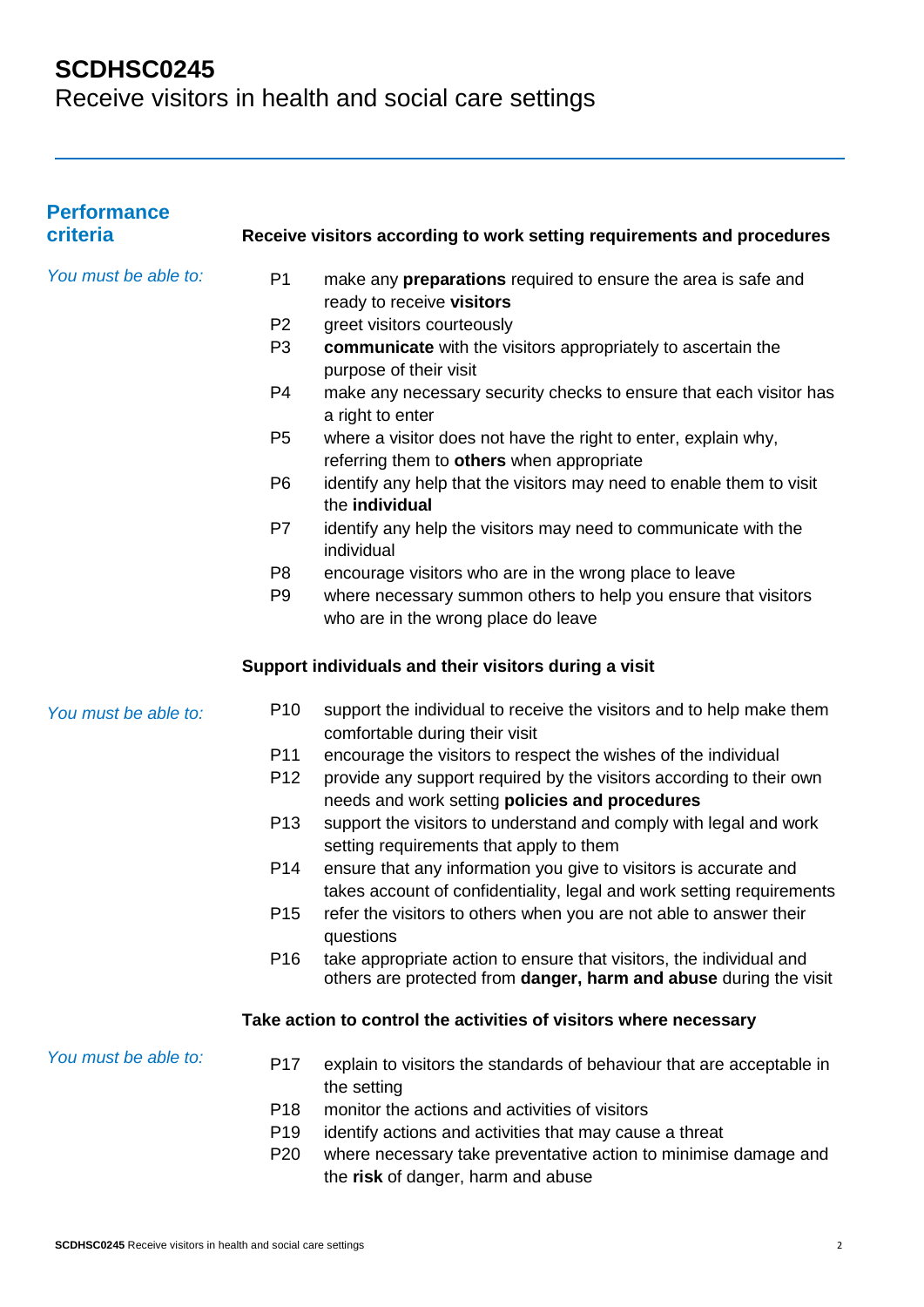| P <sub>21</sub> | take appropriate action to manage the situation to protect the    |
|-----------------|-------------------------------------------------------------------|
|                 | setting, yourself and others who are potentially at risk          |
| P22             | where necessary remove the visitors from the premises safely and  |
|                 | in accordance with legal and work setting requirements            |
| P23             | seek extra help when you are not able to deal with the situation  |
| P <sub>24</sub> | report immediately to relevant people and agencies the details of |
|                 | incidents involving visitors                                      |
|                 |                                                                   |
|                 |                                                                   |
|                 |                                                                   |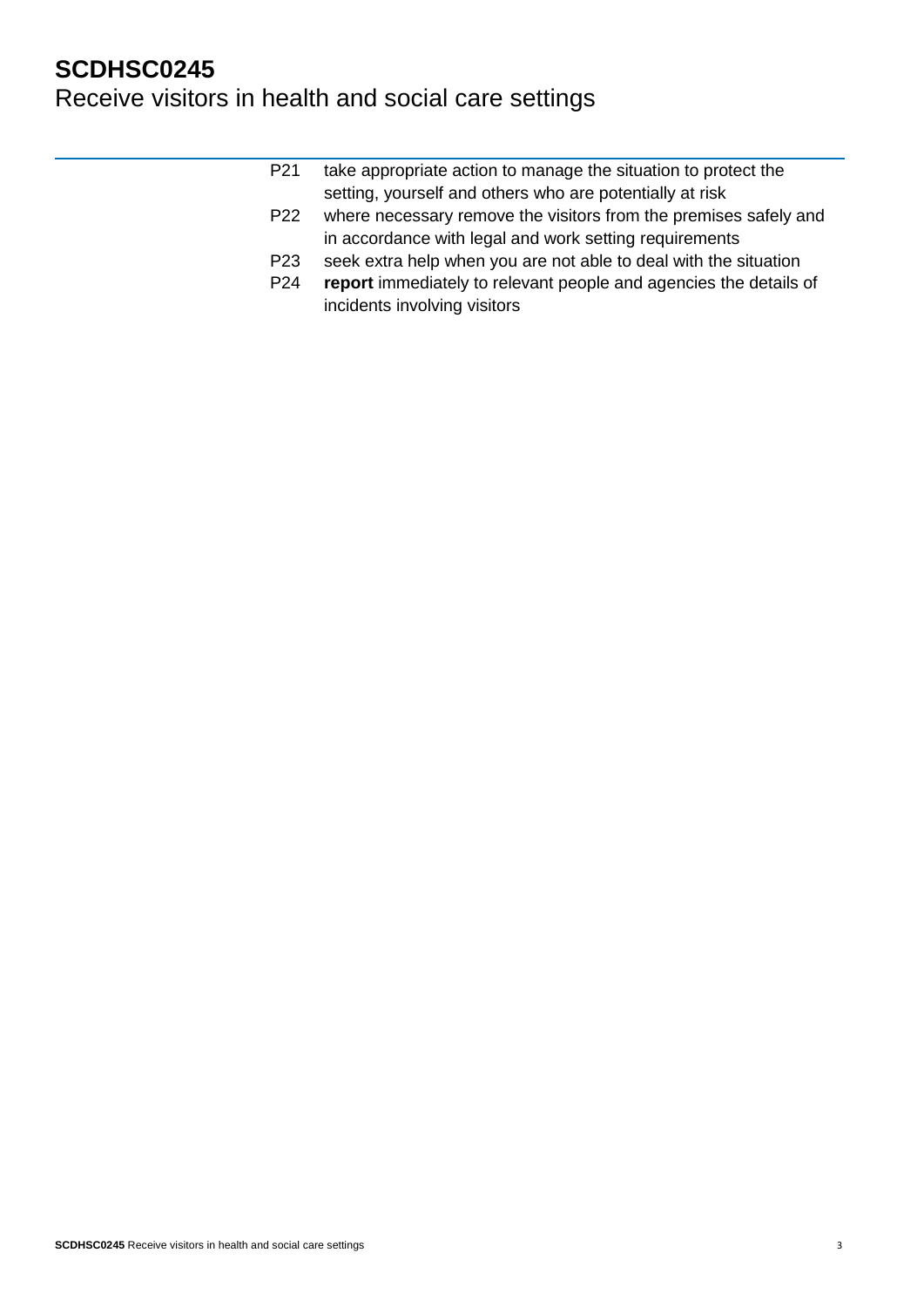| <b>Knowledge and</b><br>understanding | <b>Rights</b>   |                                                                                                                                                    |
|---------------------------------------|-----------------|----------------------------------------------------------------------------------------------------------------------------------------------------|
| You need to know and<br>understand:   | K <sub>1</sub>  | work setting requirements on equality, diversity, discrimination and<br>human rights                                                               |
|                                       | K <sub>2</sub>  | your role supporting rights, choices, wellbeing and active<br>participation                                                                        |
|                                       | K <sub>3</sub>  | your duty to report anything you notice people do, or anything they<br>fail to do, that could obstruct individuals' rights                         |
|                                       | K4              | the actions to take if you have concerns about discrimination                                                                                      |
|                                       | K <sub>5</sub>  | the rights that individuals have to make complaints and be<br>supported to do so                                                                   |
|                                       |                 | How you carry out your work                                                                                                                        |
| You need to know and<br>understand:   | K <sub>6</sub>  | codes of practice, standards, frameworks and guidance relevant to<br>your work and the content of this standard                                    |
|                                       | K7              | the main items of legislation that relate to the content of this<br>standard within your work role                                                 |
|                                       | K <sub>8</sub>  | your own background, experiences and beliefs that may affect the<br>way you work                                                                   |
|                                       | K <sub>9</sub>  | your own roles and responsibilities with their limits and boundaries                                                                               |
|                                       | K <sub>10</sub> | who you must report to at work                                                                                                                     |
|                                       | K11             | the roles and responsibilities of other people with whom you work                                                                                  |
|                                       | K <sub>12</sub> | how to find out about procedures and agreed ways of working in<br>your work setting                                                                |
|                                       | K <sub>13</sub> | how to make sure you follow procedures and agreed ways of<br>working                                                                               |
|                                       | K14             | the meaning of person centred/child centred working and the<br>importance of knowing and respecting each child or young person<br>as an individual |
|                                       | K <sub>15</sub> | the prime importance of the interests and well-being of children and<br>young people                                                               |
|                                       | K <sub>16</sub> | the individual's cultural and language context                                                                                                     |
|                                       | K <sub>17</sub> | how to work in ways that build trust with people                                                                                                   |
|                                       | K <sub>18</sub> | how to work in ways that support the active participation of<br>individuals in their own care and support                                          |
|                                       | K <sub>19</sub> | how to work in ways that respect individuals' dignity, personal<br>beliefs and preferences                                                         |
|                                       | K <sub>20</sub> | how to work in partnership with people                                                                                                             |
|                                       | K <sub>21</sub> | what you should do when there are conflicts and dilemmas in your<br>work                                                                           |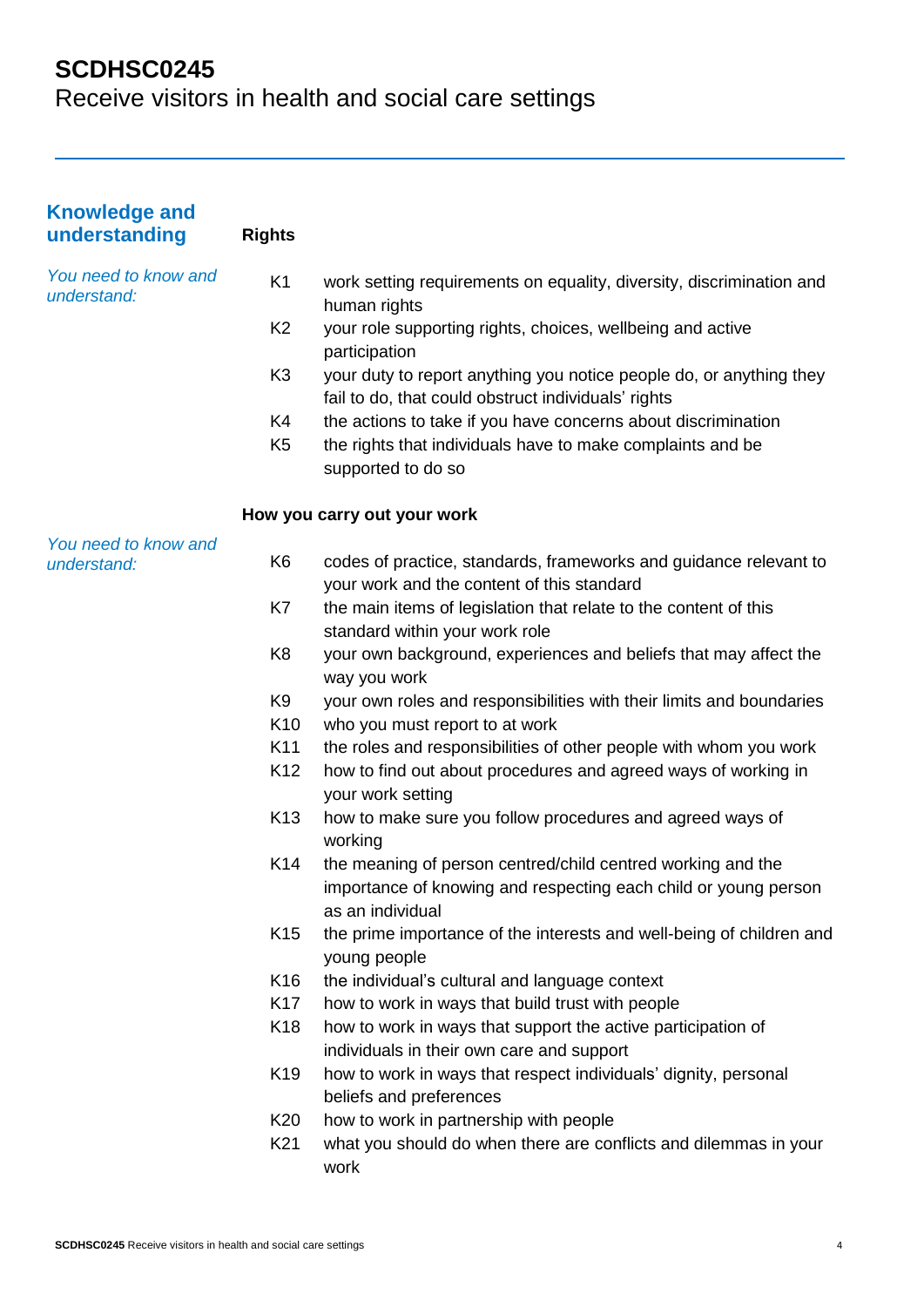|                                     | K22                                | how and when you should seek support in situations beyond your<br>experience and expertise                                 |  |
|-------------------------------------|------------------------------------|----------------------------------------------------------------------------------------------------------------------------|--|
| You need to know and                | Theory for practice                |                                                                                                                            |  |
| understand:                         | K <sub>23</sub>                    | the factors that may affect the health, wellbeing and<br>development of individuals you care for or support                |  |
|                                     | K24                                | how these affect individuals and how they may affect different<br>individuals differently                                  |  |
|                                     | K <sub>25</sub>                    | the main stages of human development                                                                                       |  |
|                                     | <b>Communication</b>               |                                                                                                                            |  |
| You need to know and<br>understand: | K <sub>26</sub>                    | factors that can have a positive or negative effect on the way people<br>communicate                                       |  |
|                                     | K <sub>27</sub>                    | different methods of communicating                                                                                         |  |
| You need to know and<br>understand: |                                    | Personal and professional development                                                                                      |  |
|                                     | K <sub>28</sub><br>K <sub>29</sub> | why it is important to reflect on how you do your work<br>how to use your reflections to improve the way you work          |  |
| You need to know and<br>understand: | <b>Health and Safety</b>           |                                                                                                                            |  |
|                                     | K30                                | your work setting policies and practices for health, safety and<br>security                                                |  |
|                                     | K31                                | practices that help to prevent and control infection in the context of<br>this standard                                    |  |
|                                     | Safe-guarding                      |                                                                                                                            |  |
| You need to know and<br>understand: | K32                                | the duty that everyone has to raise concerns about possible harm or<br>abuse, poor or discriminatory practices             |  |
|                                     | K33                                | signs and symptoms of harm or abuse                                                                                        |  |
|                                     | K34                                | how and when to report any concerns about abuse, poor or<br>discriminatory practice, resources or operational difficulties |  |
|                                     | K35                                | what to do if you have reported concerns but no action is taken to<br>address them                                         |  |
| You need to know and<br>understand: |                                    | <b>Handling information</b>                                                                                                |  |
|                                     | K36                                | legal requirements, policies and procedures for the security and                                                           |  |
|                                     | <b>K37</b>                         | confidentiality of information<br>work setting requirements for recording information and producing                        |  |
|                                     |                                    |                                                                                                                            |  |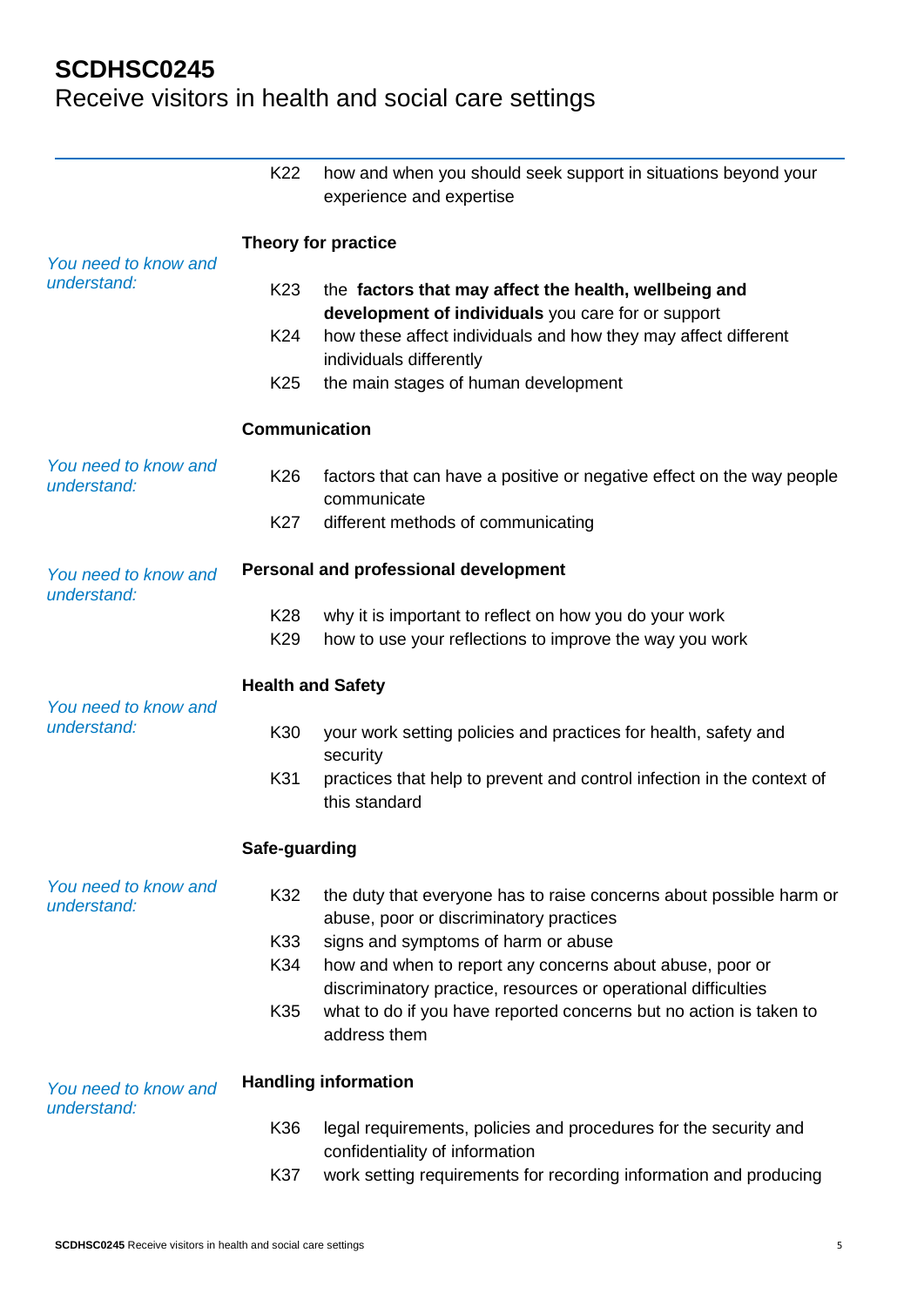|                      |                 | reports including the use of electronic communication                                                                            |
|----------------------|-----------------|----------------------------------------------------------------------------------------------------------------------------------|
|                      | K38             | what confidentiality means                                                                                                       |
|                      | K39             | how to maintain confidentiality in your work                                                                                     |
|                      | K40             | when and how to pass on information                                                                                              |
|                      |                 | <b>Specific to this NOS</b>                                                                                                      |
| You need to know and |                 |                                                                                                                                  |
| understand:          | K41             | principles for working with, welcoming and dealing with visitors                                                                 |
|                      | K42             | types of preparation required for the arrival of visitors                                                                        |
|                      | K43             | sources and types of written information which might be appropriate<br>for different visitors                                    |
|                      | K44             | how to offer help to visitors in a way which is not over-bearing or<br>condescending                                             |
|                      | K45             | the affect visitors may have on the health, social or care setting and<br>the threats they may cause                             |
|                      | K46             | factors that may cause individuals distress, prior to, during and after<br>visits                                                |
|                      | K47             | how to recognise those visitors who should not be present and how<br>to deal with them in a constructive and firm way            |
|                      | K48             | signs of potentially disruptive behaviour and why this may occur                                                                 |
|                      | K49             | preventive actions that can be taken, when it may be best to<br>intervene, the risks inherent in different forms of intervention |
|                      | K <sub>50</sub> | legal and work setting requirements for reporting incidents involving<br>visitors                                                |
|                      |                 |                                                                                                                                  |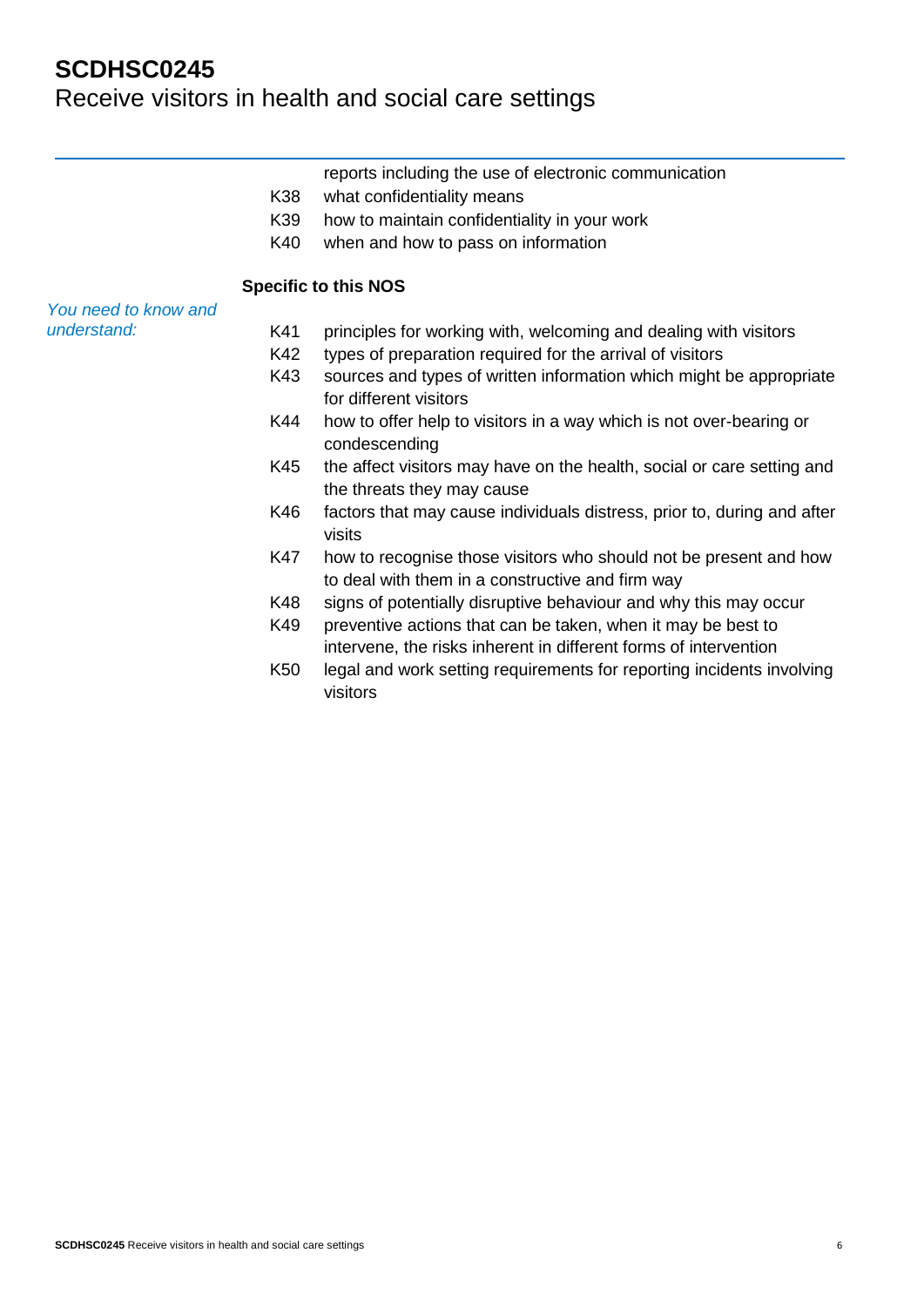## **SCDHSC0245**  Receive visitors in health and social care settings

## **Additional Information**

### **Scope/range related to performance criteria**

The details in this field are explanatory statements of scope and/or examples of possible contexts in which the NOS may apply; they are not to be regarded as range statements required for achievement of the NOS.

Note: Where an individual finds it difficult or impossible to express their own preferences and make decisions about their life, achievement of this standard may require the involvement of advocates or others who are able to represent the views and best interests of the individual.

Where there are language differences within the work setting, achievement of this standard may require the involvement of interpreters or translation services.

To **communicate** may include using the individual's preferred spoken language, the use of signs, the use of symbols or pictures, writing, objects of reference, communication passports, other non verbal forms of communication, human and technological aids to communication **Danger** could be imminent, in the short, medium term or longer term **Harm and abuse** may include neglect; physical, emotional and sexual abuse; financial abuse; bullying; self harm; reckless behaviour

The **individual** is the person you support or care for in your work **Others** are your colleagues and other professionals whose work contributes to the individual's well-being and who enable you to carry out your role

**Policies and procedures** are formally agreed and binding ways of working that apply in many settings. Where policies and procedures do not exist, the term includes other agreed ways of working.

**Preparations** may include security, signposting, car parking, preparation of equipment and aids to enable individuals to communicate

To **report** may include making verbal reports or completing written records within confidentiality agreements and must follow legal and work setting requirements

A **risk** takes account of the likelihood of a hazard occurring and may include the possibility of danger, damage and destruction to the environment and goods; the possibility of injury and harm to people

**Visitors** may include family, friends, carers, others with whom individuals have a supportive relationship, people outside your work setting who provide specialist health and care services to support the needs of individuals.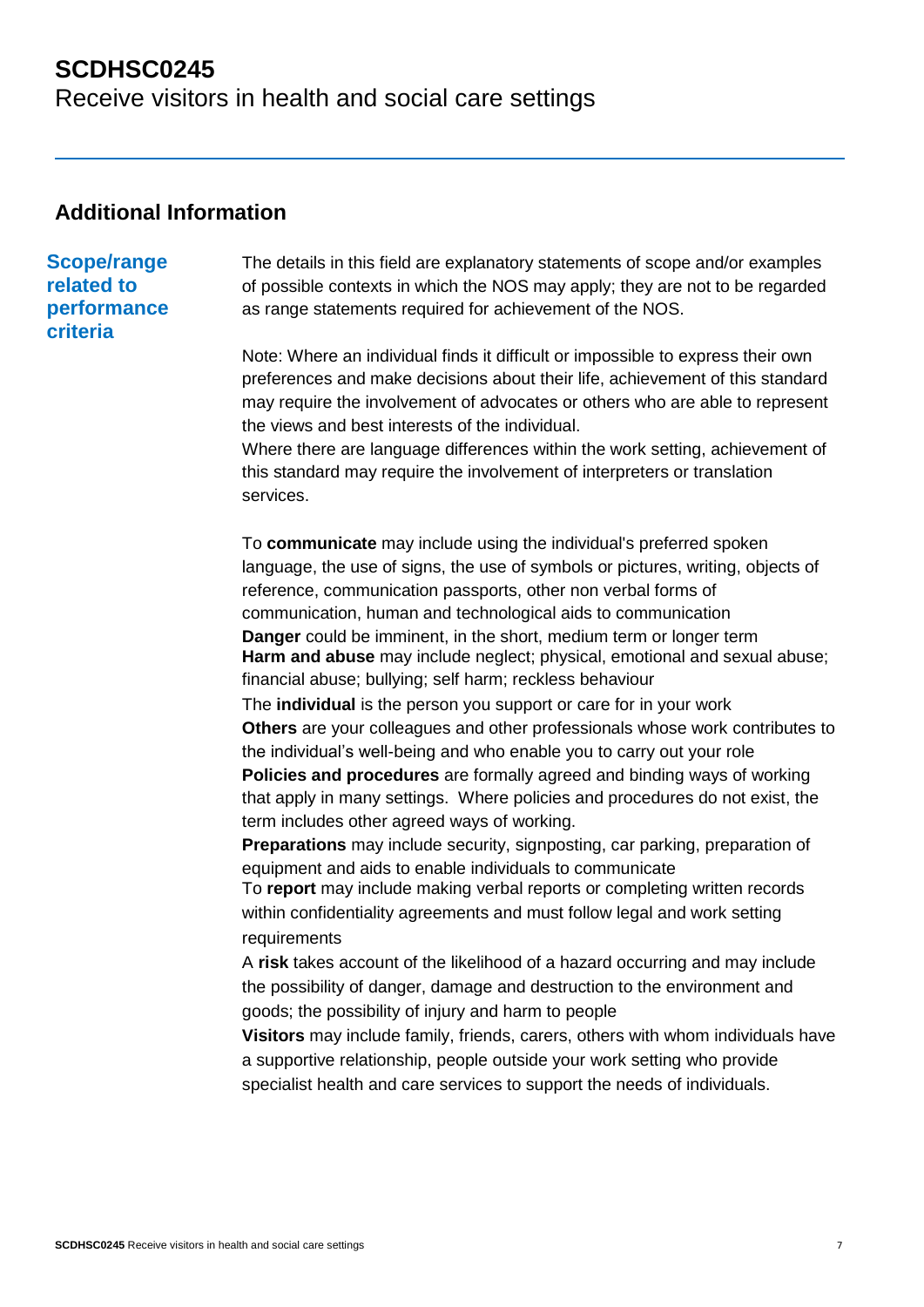## **SCDHSC0245**  Receive visitors in health and social care settings

### **Scope/range related to knowledge and understanding**

The details in this field are explanatory statements of scope and/or examples of possible contexts in which the NOS may apply; they are not to be regarded as range statements required for achievement of the NOS.

**All knowledge statements must be applied in the context of this standard.**

**Factors that may affect the health, wellbeing and development** of individuals may include adverse circumstances or trauma before or during birth; autistic spectrum conditions; dementia; family circumstances; frailty; harm or abuse; injury; learning disability; medical conditions (chronic or acute); mental health; physical disability; physical ill health; poverty; profound or complex needs; sensory needs; social deprivation; substance misuse

**Values** Adherence to codes of practice or conduct where applicable to your role, and the principles and values that underpin your work setting including the rights of children and adults. These include the rights: To be treated as an individual To be treated equally and not be discriminated against To be respected To have privacy To be treated in a dignified way To be protected from danger and harm

To be supported and cared for in a way that meets their needs, takes account of their choices and also protects them

To communicate using their preferred methods of communication and language

To access information about themselves